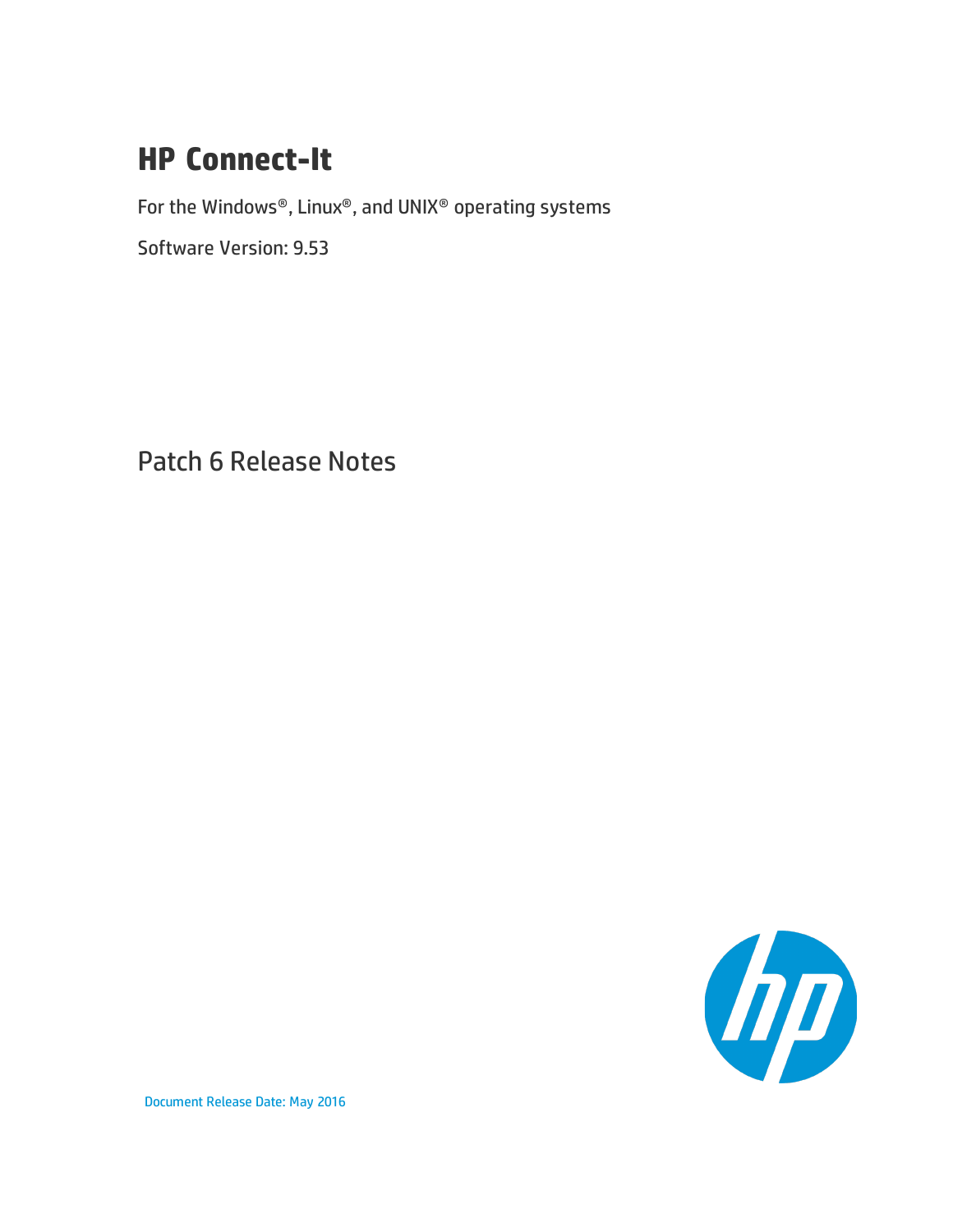### **Legal Notices**

#### **Warranty**

The only warranties for HP products and services are set forth in the express warranty statements accompanying such products and services. Nothing herein should be construed as constituting an additional warranty. HP shall not be liable for technical or editorial errors or omissions contained herein.

The information contained herein is subject to change without notice.

### **Restricted Rights Legend**

Confidential computer software. Valid license from HP required for possession, use or copying. Consistent with FAR 12.211 and 12.212, Commercial Computer Software, Computer Software Documentation, and Technical Data for Commercial Items are licensed to the U.S. Government under vendor's standard commercial license.

### **Copyright Notice**

© Copyright 1994 - 2016 Hewlett-Packard Development Company, L.P.

### **Trademark Notices**

Adobe®, Adobe logo®, Acrobat®, and Acrobat Logo® are trademarks of Adobe Systems Incorporated.

Corel® and Corel logo® are trademarks or registered trademarks of Corel Corporation or Corel Corporation Limited.

Oracle and Java are registered trademarks of Oracle and/or its affiliates.

Microsoft®, Windows®, Windows NT®, Windows® XP, Windows Vista®, Windows 7®, and Windows Mobile® are U.S. registered trademarks of Microsoft Corporation.

UNIX® is a registered trademark of The Open Group.

### **Documentation Updates**

The title page of this document contains the following identifying information:

- Software Version number, which indicates the software version.
- Document Release Date, which changes each time the document is updated.
- Software Release Date, which indicates the release date of this version of the software.

To check for recent updates or to verify that you are using the most recent edition of a document, go to: **http://h20230.www2.hp.com/selfsolve/manuals**

This site requires that you register for an HP Passport and sign in. To register for an HP Passport ID, go to: **http://h20229.www2.hp.com/passport-registration.html**

Or click the **New users - please register** link on the HP Passport login page.

You will also receive updated or new editions if you subscribe to the appropriate product support service. Contact your HP sales representative for details.

### **Support**

Visit the HP Software Support Online web site at: **http://www.hp.com/go/hpsoftwaresupport**

This web site provides contact information and details about the products, services, and support that HP Software offers.

HP Software online support provides customer self-solve capabilities. It provides a fast and efficient way to access interactive technical support tools needed to manage your business. As a valued support customer, you can benefit by using the support web site to:

- **Search for knowledge documents of interest**
- Submit and track support cases and enhancement requests
- Download software patches
- Manage support contracts
- Look up HP support contacts
- Review information about available services Enter into discussions with other software customers
- Research and register for software training
- 

Most of the support areas require that you register as an HP Passport user and sign in. Many also require a support contract. To register for an HP Passport ID, go to:

**http://h20229.www2.hp.com/passport-registration.html**

To find more information about access levels, go to:

#### **http://h20230.www2.hp.com/new\_access\_levels.jsp**

**HP Software Solutions Now** accesses the HPSW Solution and Integration Portal Web site. This site enables you to explore HP Product Solutions to meet your business needs, includes a full list of Integrations between HP Products, as well as a listing of ITIL Processes. The URL for this Web site is **http://h20230.www2.hp.com/sc/solutions/index.jsp**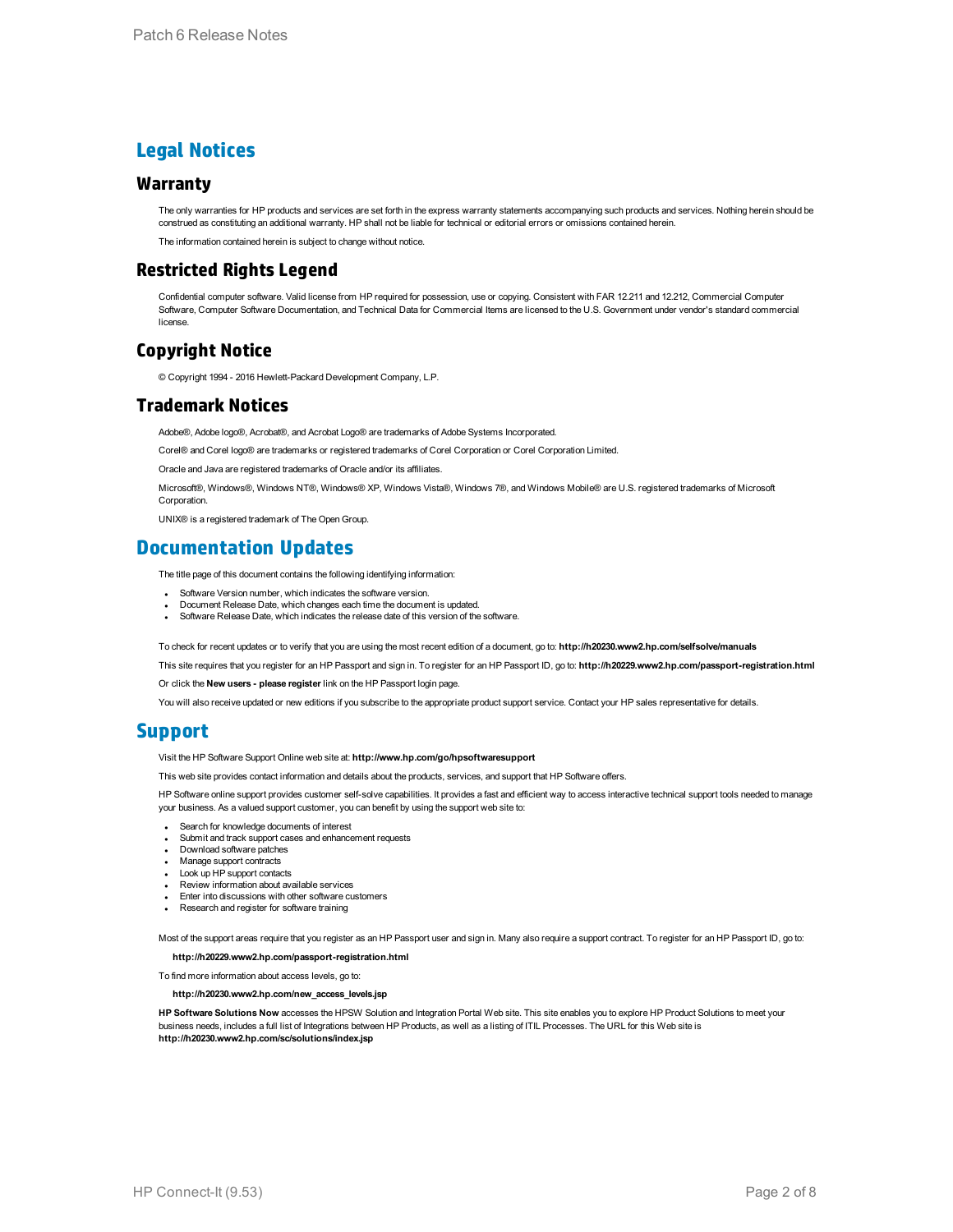## <span id="page-2-0"></span>**Contents**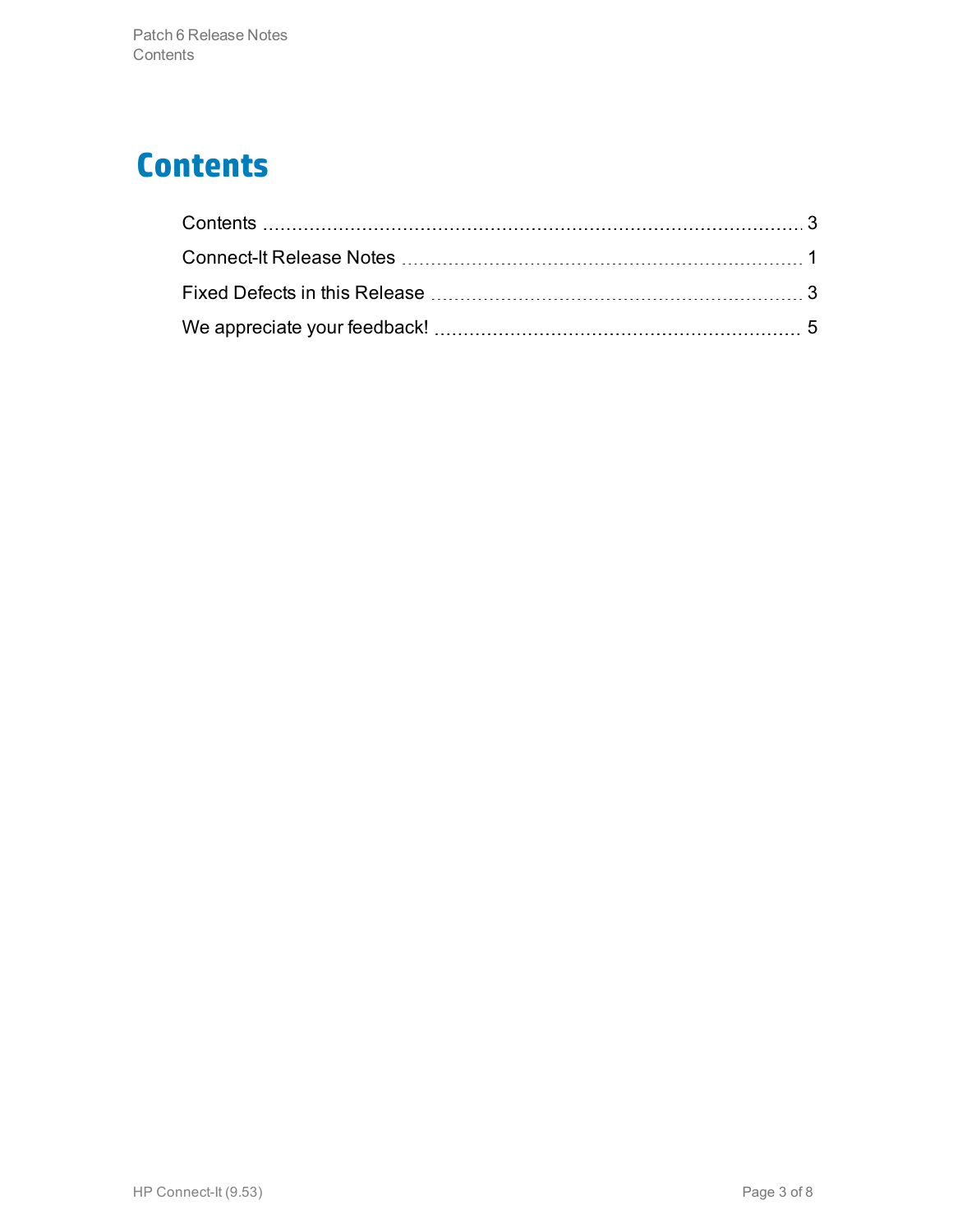## <span id="page-3-0"></span>**Connect-It Release Notes**

for the Windows®, Linux®, and UNIX® operating systems.

### **Software version:** 9.53 Patch 6

#### **Publication date:** May 2016

This document is an overview of the changes made to Connect-It. It contains important information that is not included in books or Help. You can find information about the following in this document:

New Features in this Release

## **Support Matrix**

For information about the installation requirements and compatibility with other products, see the Connect-It Support Matrix. The support matrix may be updated between releases, and so is only available at the HP Support web site:

#### [HP Software Support](https://softwaresupport.hpe.com/)

The support matrix includes the following information:

#### <sup>l</sup> **Requirements**

- **Hardware**
- **n** Operating System
- Java Runtime Environment
- <sup>l</sup> **Compatibility**
	- **n** Languages
	- Internationalization Variances
	- **No Virtualization Products**
	- High-Availability Products
	- **n** HP Software Integrations
	- HP Software Coexistence
	- Other Software Coexistence
	- **n** Modules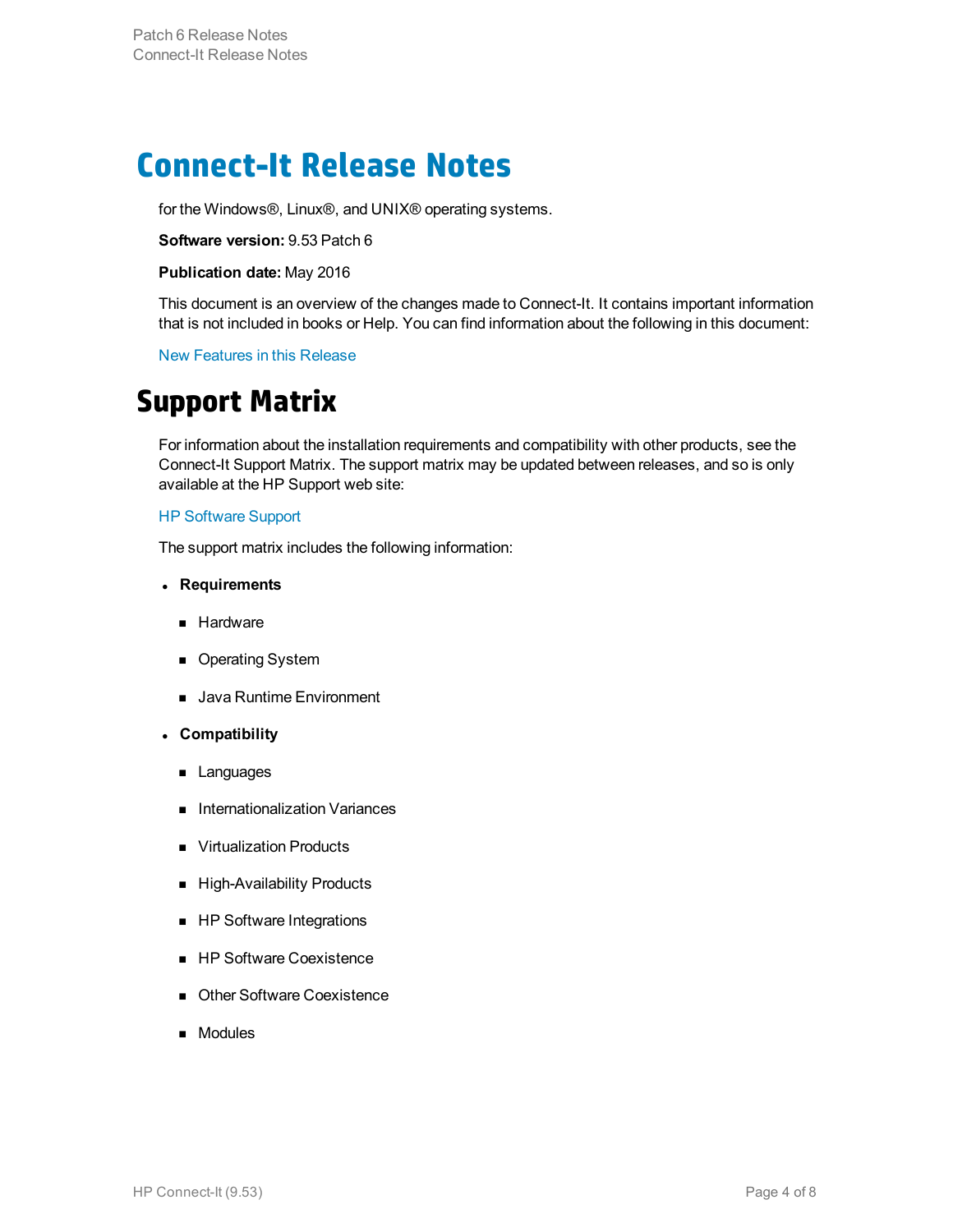Patch 6 Release Notes Connect-It Release Notes

- Connector Support
- <sup>l</sup> **Obsolescence Plans**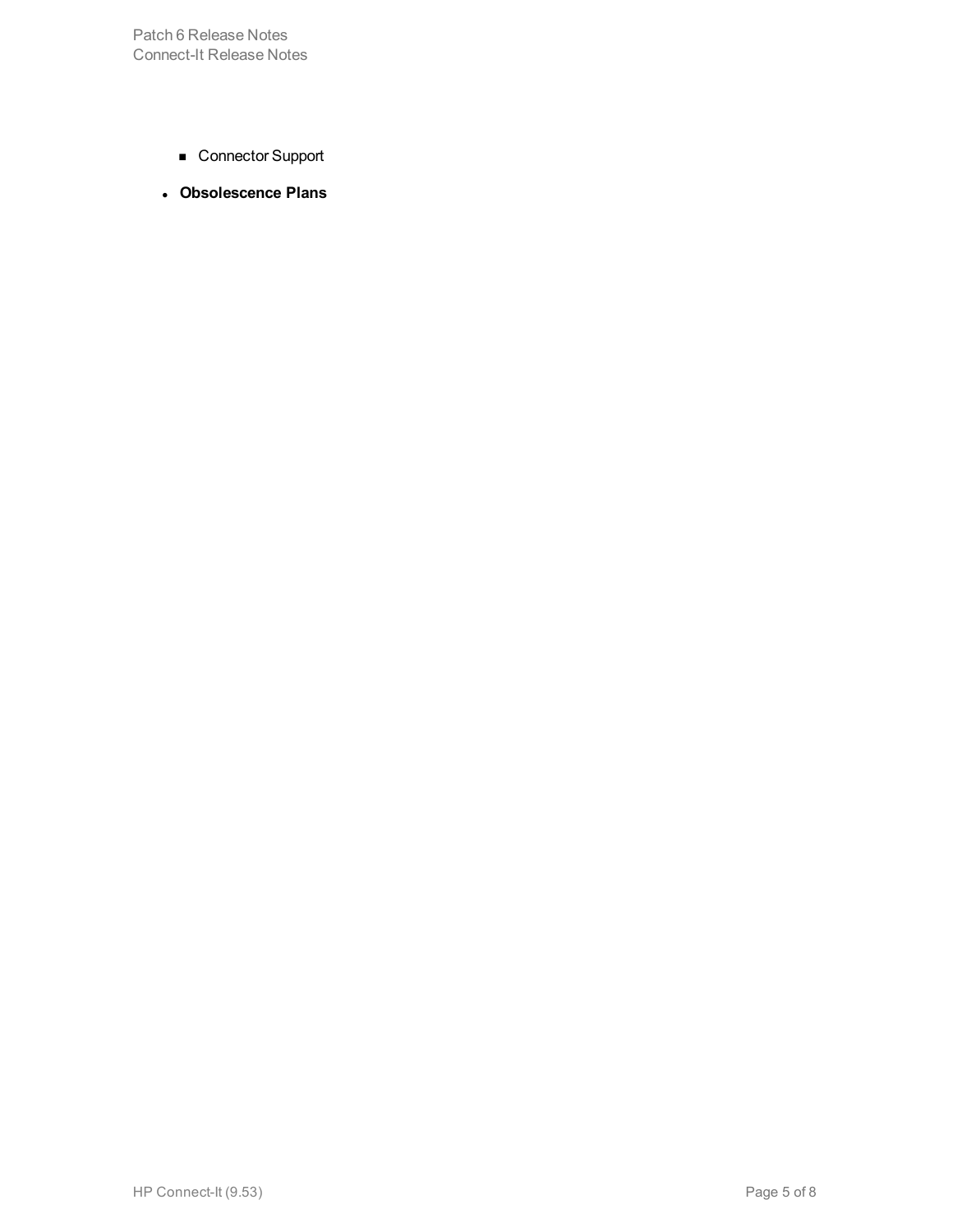## <span id="page-5-0"></span>**Fixed Defects in this Release**

The reference number for each fixed defect is the Change Request (QCCR) number. For more information about fixed defects, visit [HP](https://softwaresupport.hp.com/) [Software Support](https://softwaresupport.hp.com/), or contact your HP Support representative directly.

| ID               | <b>Description</b>                                                                                                                                                                                                                                                                                                                                                                                                                                                                                                                                                                                                                                                                                                                     | <b>Resolution</b>                                                                      |
|------------------|----------------------------------------------------------------------------------------------------------------------------------------------------------------------------------------------------------------------------------------------------------------------------------------------------------------------------------------------------------------------------------------------------------------------------------------------------------------------------------------------------------------------------------------------------------------------------------------------------------------------------------------------------------------------------------------------------------------------------------------|----------------------------------------------------------------------------------------|
| QCCR1E121<br>649 | The MaaS (SAW) connector fails to generate the "ServiceRequestWrite" request when the request<br>has attachments. You can find the following log about the "ServiceRequestWrite" request.<br><datetime> MaaS Update Incident<br/>(https://example.com/?TENANTID=xxx) Sending MaaS request for<br/>'ServiceRequestWrite'<datetime> MaaS Update Incident<br/>(https://example.comm/?TENANTID=xxx) Access host is<br/>"https://example.com/rest/xxx/ems/bulk?TENANTID=xxx"<datetime> MaaS Update<br/>Incident<br/>(https://example.com/?TENANTID=xxx) Entities node name : entities<br/><datetime> MaaS Update Incident<br/>(https://example.com/?TENANTID=xxx) Unable to initialize request.</datetime></datetime></datetime></datetime> | The connector can<br>correctly generate<br>the<br>"ServiceRequest<br>Write" request.   |
| QCCR1E125<br>175 | When you use Connect-It to import data in Service Manager, data is not correctly inserted in the<br>Eventin table. Specifically, the Timestamp field does not have any useful data but a constant<br>character.                                                                                                                                                                                                                                                                                                                                                                                                                                                                                                                        | Connect-It can<br>handle the time<br>format<br>transformation<br>correctly.            |
| QCCR1E124<br>330 | In Linux, Connect-It hangs when producing UTF8 or UTF8 without BOM-format source file.                                                                                                                                                                                                                                                                                                                                                                                                                                                                                                                                                                                                                                                 | Connect-It<br>correctly reads<br>UTF8 or UTF8<br>without BOM-<br>format file in Linux. |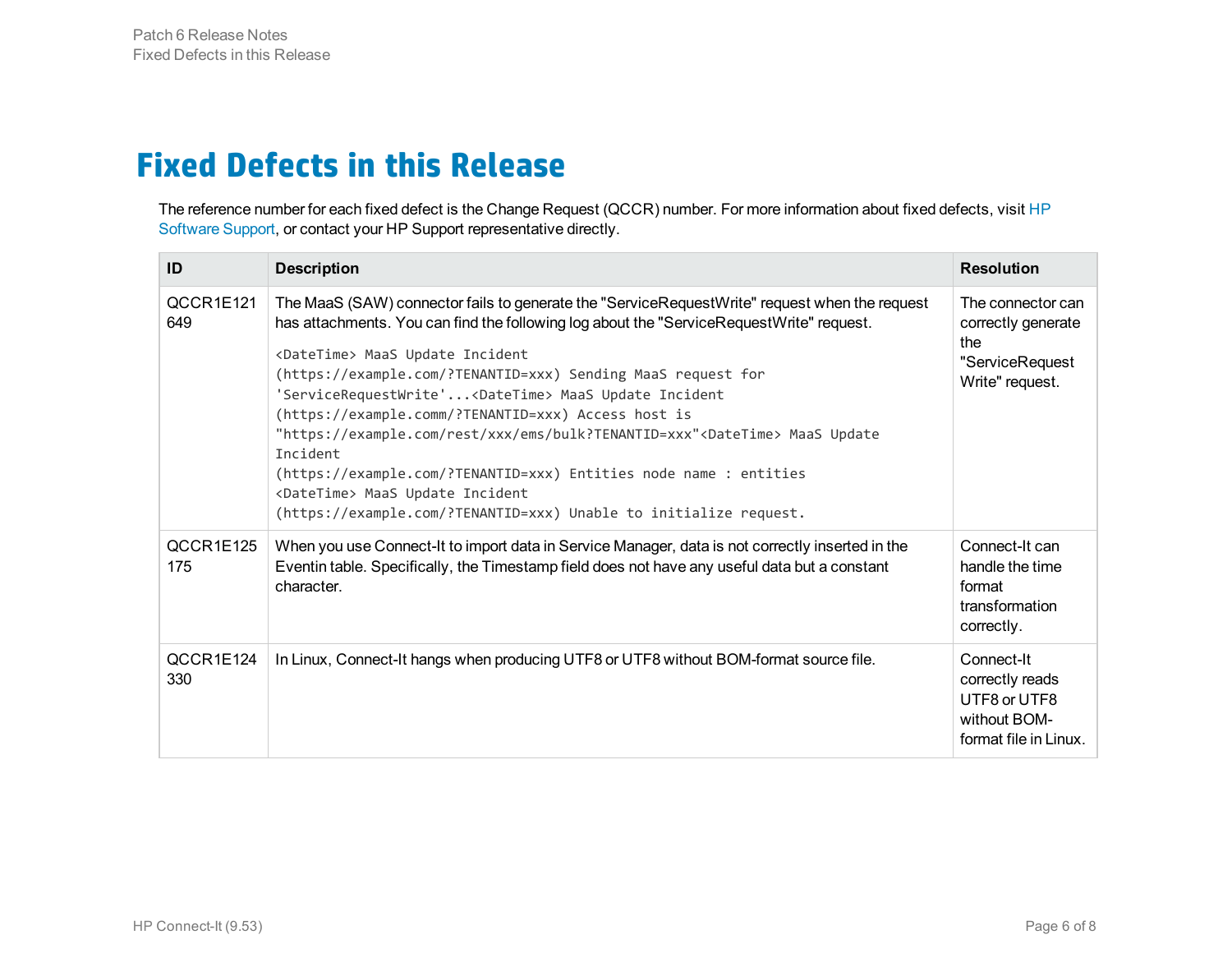| ID               | <b>Description</b>                                                                                                                                                                                                                                                                                                | <b>Resolution</b>                                                                                                                          |
|------------------|-------------------------------------------------------------------------------------------------------------------------------------------------------------------------------------------------------------------------------------------------------------------------------------------------------------------|--------------------------------------------------------------------------------------------------------------------------------------------|
| QCCR1E127<br>207 | When you try to send an email with an attachment containing German umlaut via the Connect-It<br>scenario, the scenario hangs and stops the scheduled Connect-It process.                                                                                                                                          | Connect-It does<br>not hang and sends<br>the email<br>successfully.                                                                        |
| QCCR1E127<br>875 | The Email connector hangs when receiving an email from a Lotus Notes POP3 server.                                                                                                                                                                                                                                 | A validation code is<br>added on the string<br>end for MIME<br>boundary from<br>Lotus Notes POP3<br>server, thereby<br>avoiding the issue. |
| QCCR1E127<br>929 | Scenario stops responding when processing emails. The following messages are logged.<br><datetime><br/>[(OutMailMessageDst) OutMailMessage] Pop3Smtp4548 0<br/>bWaitForAnswer:1<br/>[(OutMailMessageDst) OutMailMessage] Pop3Smtp4548 0 [BEG]<br/><datetime><br/>CSmtpSocket::CheckAnswer()</datetime></datetime> | Connect-IT<br>scenario can run<br>normally when<br>processing the<br>emails.                                                               |
| QCCR1E129<br>521 | Data is truncated when synchronizing records from UCMDB via Connect-It. This is because of the<br>default setting of the MaxChunk size.                                                                                                                                                                           | No MaxChunk size<br>is set by default.                                                                                                     |
| QCCR1E131<br>063 | When you use Connect-It to read an email from email server, the subject may contain meaningless<br>character.                                                                                                                                                                                                     | Connect-It reads<br>the subject<br>correctly.                                                                                              |